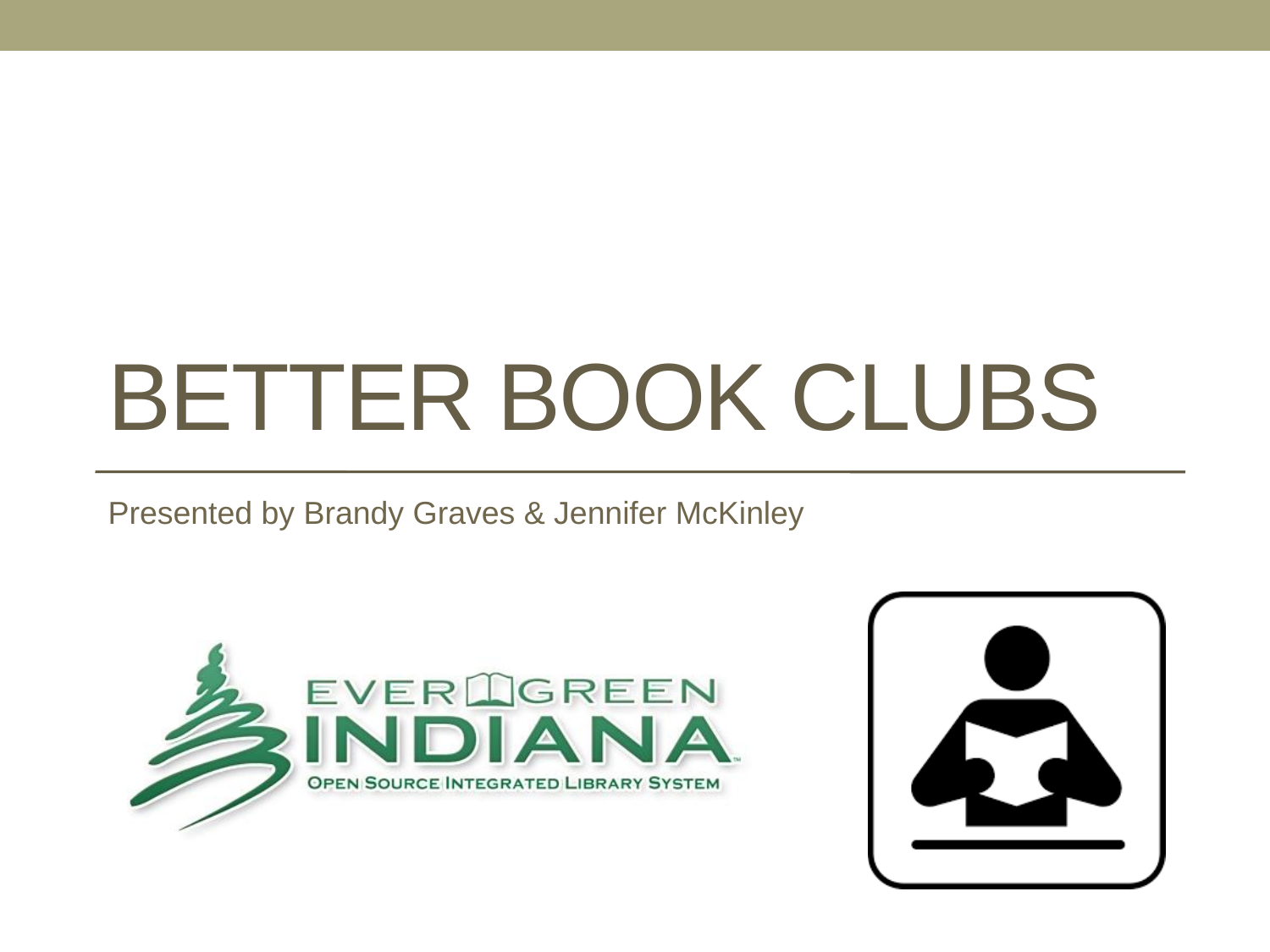### Why Have a Book Club?

- Encourages folks to read outside their comfort zone
	- Genres/subjects/authors they may not typically pick, etc.
- Gets them talking about books!
	- Has helped a lot of shy/quiet patrons
- Gives us another programming opportunity and allows staff more time to interact with patrons
- Is a social outlet for many and has forged friendships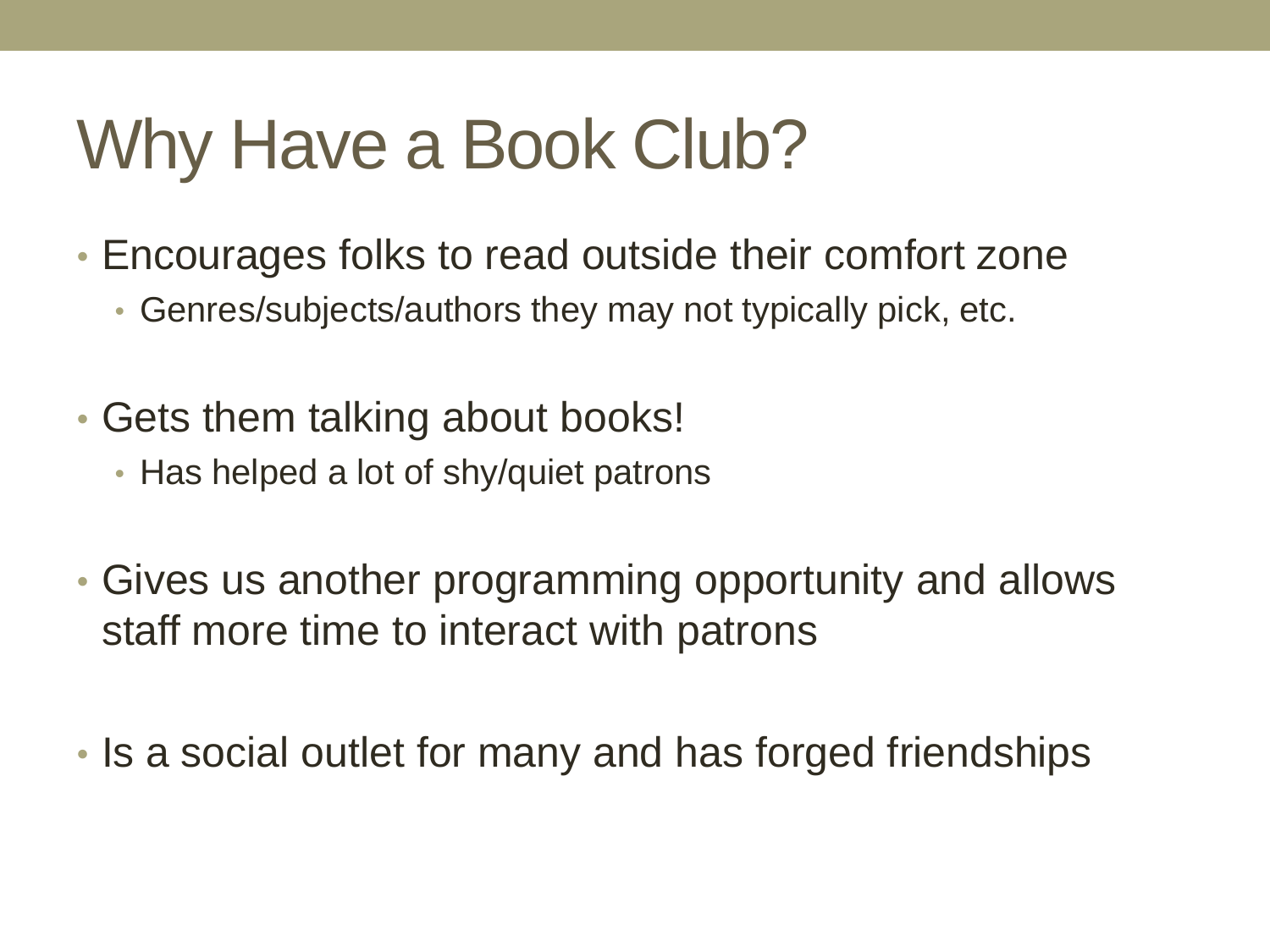# Getting Started

- What age group(s)?
- What policies need to be in place?
- What kind of books?
- Where will we get the books?
- When will we meet?

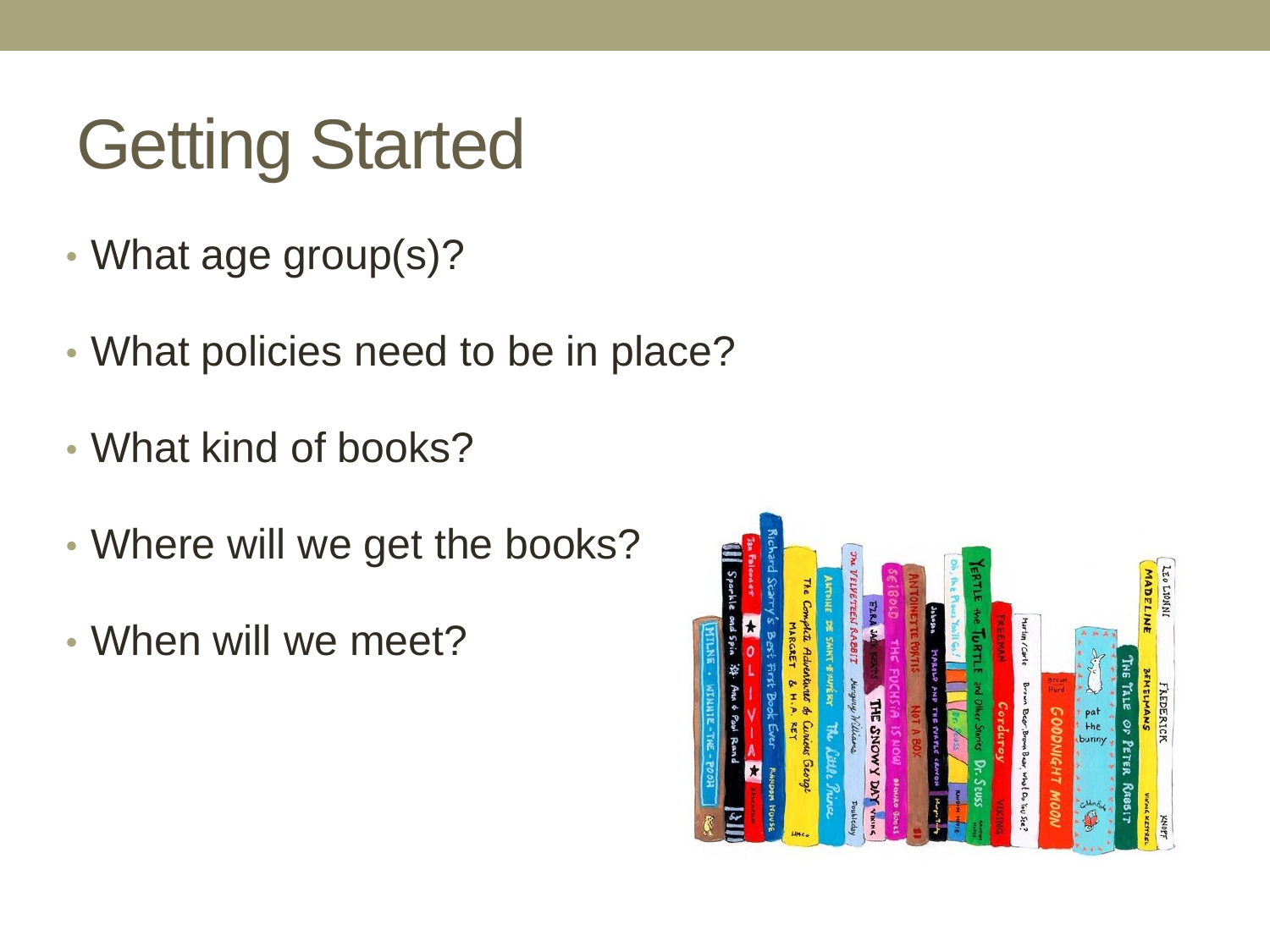### Gather Data

- Identify Vital Staff
	- Personality is key
	- Attention to detail
	- Backing of administration
- Survey your patrons
	- On paper
	- Through social media/library website
	- Keep it simple– just ask the basics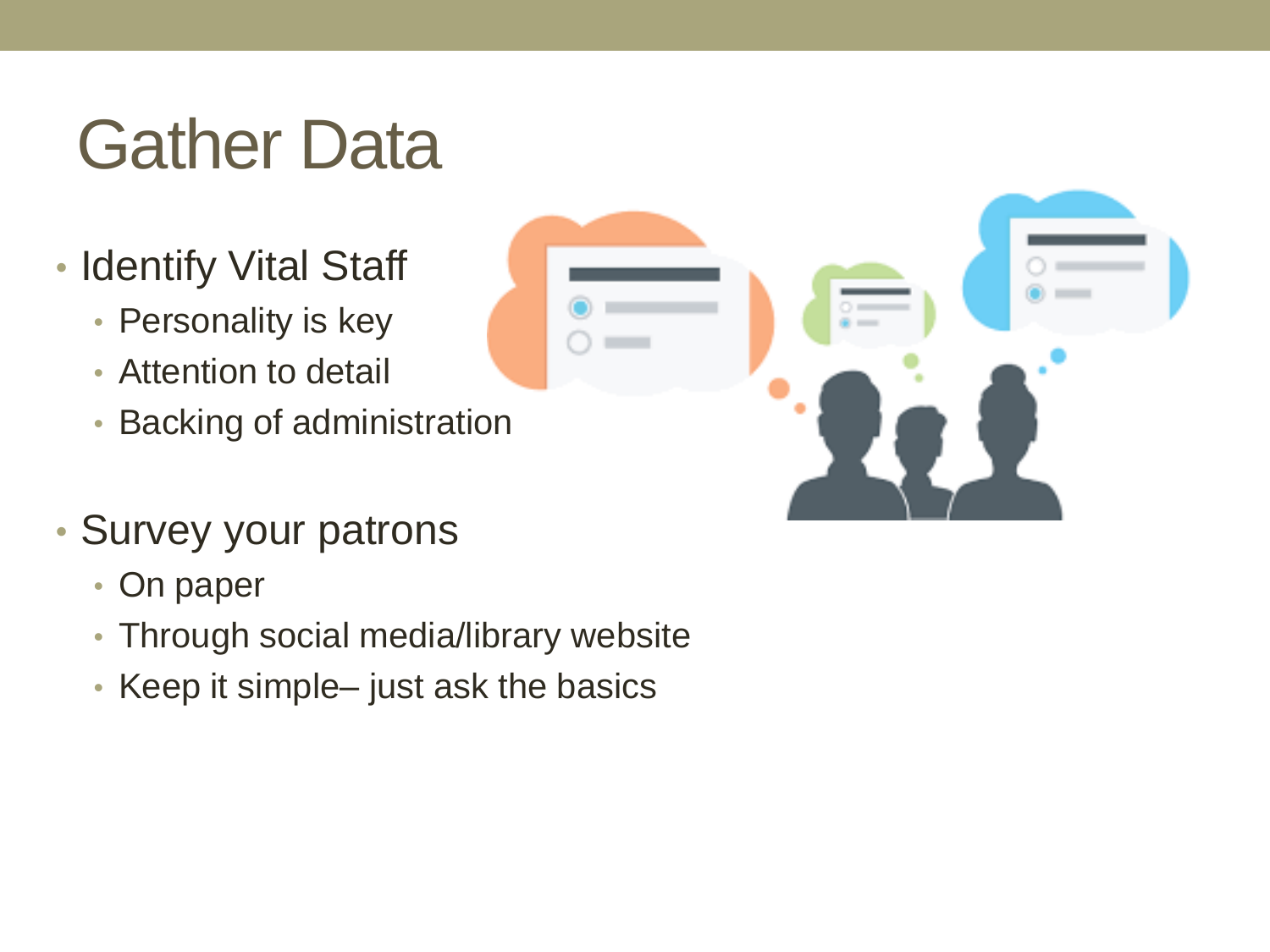### Explore Resources– Evergreen

BOOK CLUBS PROCEDURE

If your library offers services to book club groups by requesting materials from other EI libraries, the following guidelines represent best practices:

**Whenever possible, book club holds should be placed directly on your patrons' cards.**

> **--EI Circulation Procedures Revised 12/16/14**

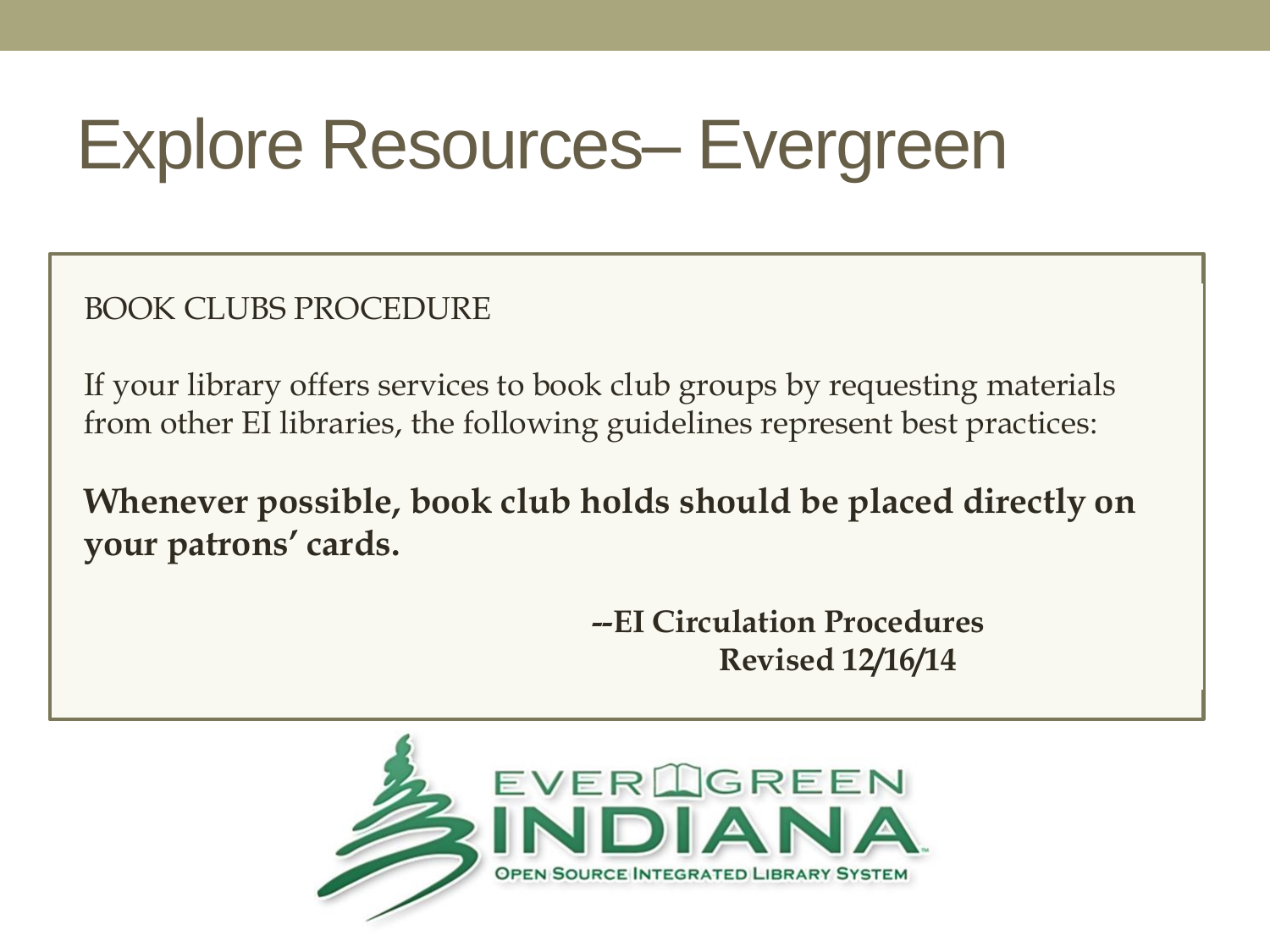#### BOOK CLUBS PROCEDURE (CONTINUED)

If you provide this service to users ineligible for consortium access, you may create an internal user with an "Outreach" profile to bring materials to your library. On receipt, these materials must be checked out, either to the library's book club outreach card, or with an override (for reciprocal borrowers.) If you practice paper circulation with books clubs, be sure to enter the renewals on your book club outreach card as appropriate. **If no outstanding holds exist, or you have requested and received the permission of the owning library, you may input a manual due date during the initial circulation of 6 weeks.**

> **--EI Circulation Procedures Revised 12/16/14**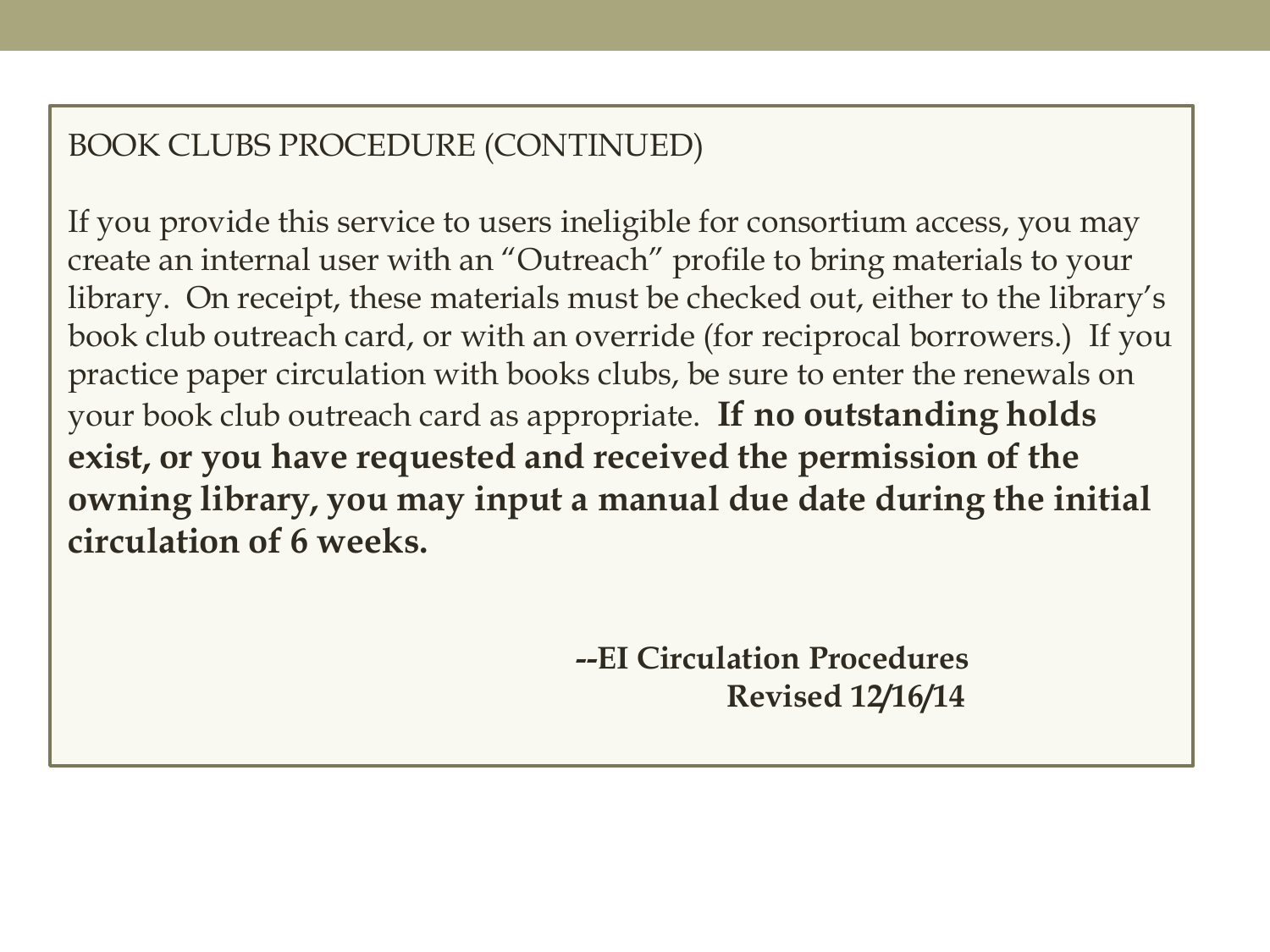#### BOOK CLUBS PROCEDURE (CONTINUED)

**While selecting the titles for your book club, be considerate of the impact your choice may have consortium-wide.** Consider purchasing extra copies locally to supplement available materials if your club has selected a high-demand title. Do not retain materials past the circulation period set by the owning library if there are outstanding community holds.

> **--EI Circulation Procedures Revised 12/16/14**





The New York Times **A New York Times Best Seller!**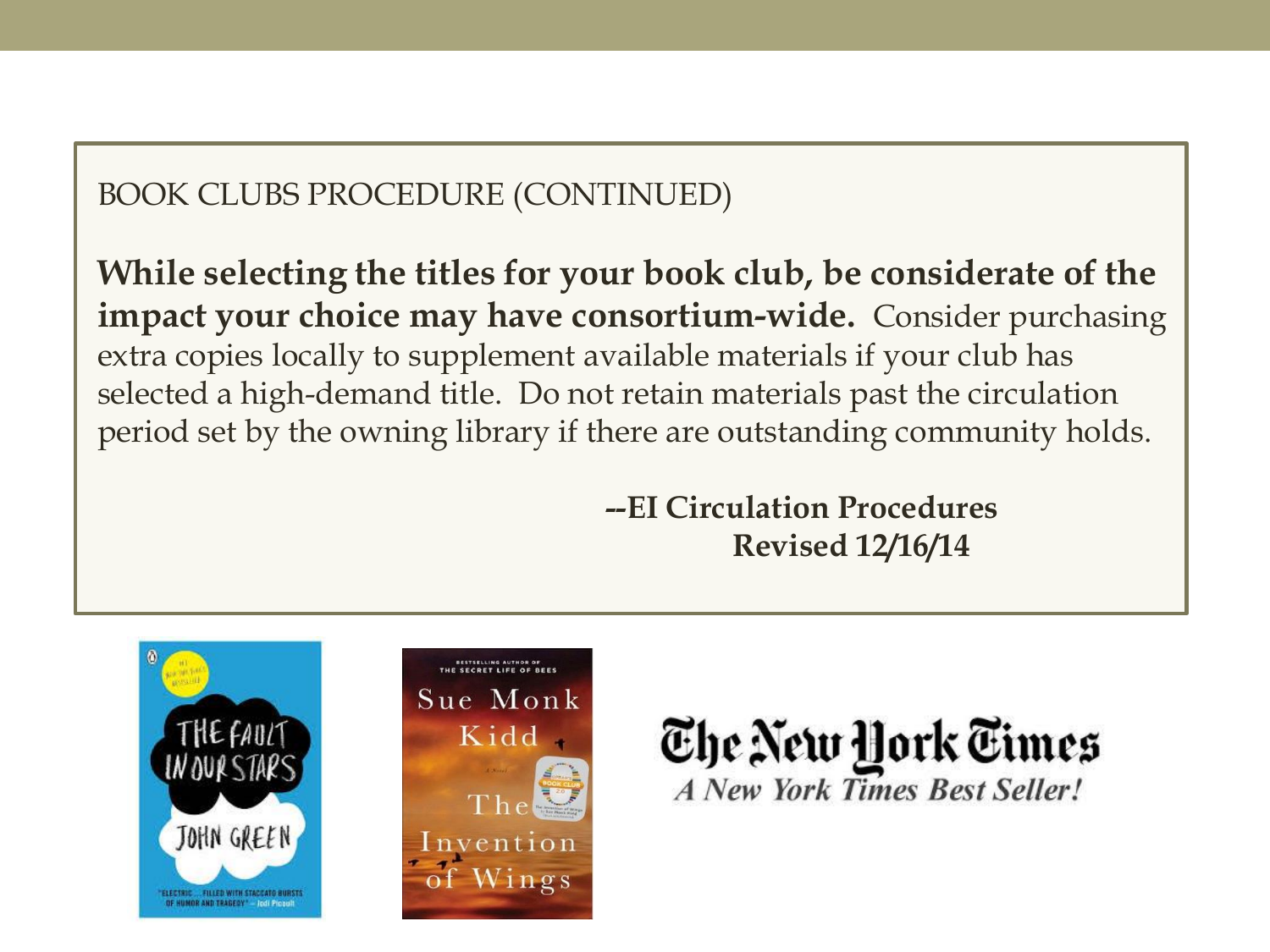# Explore Resources (continued)

- Indiana Humanities Council's *Novel Conversations*
	- Over 450 titles– available to any book club in Indiana (not just libraries)
	- Shipped via INfoExpress
- Indiana State Library's Book Club Kits
	- Lists of book discussion/club resources owned by and located at public libraries throughout Indiana.
	- For all ages!



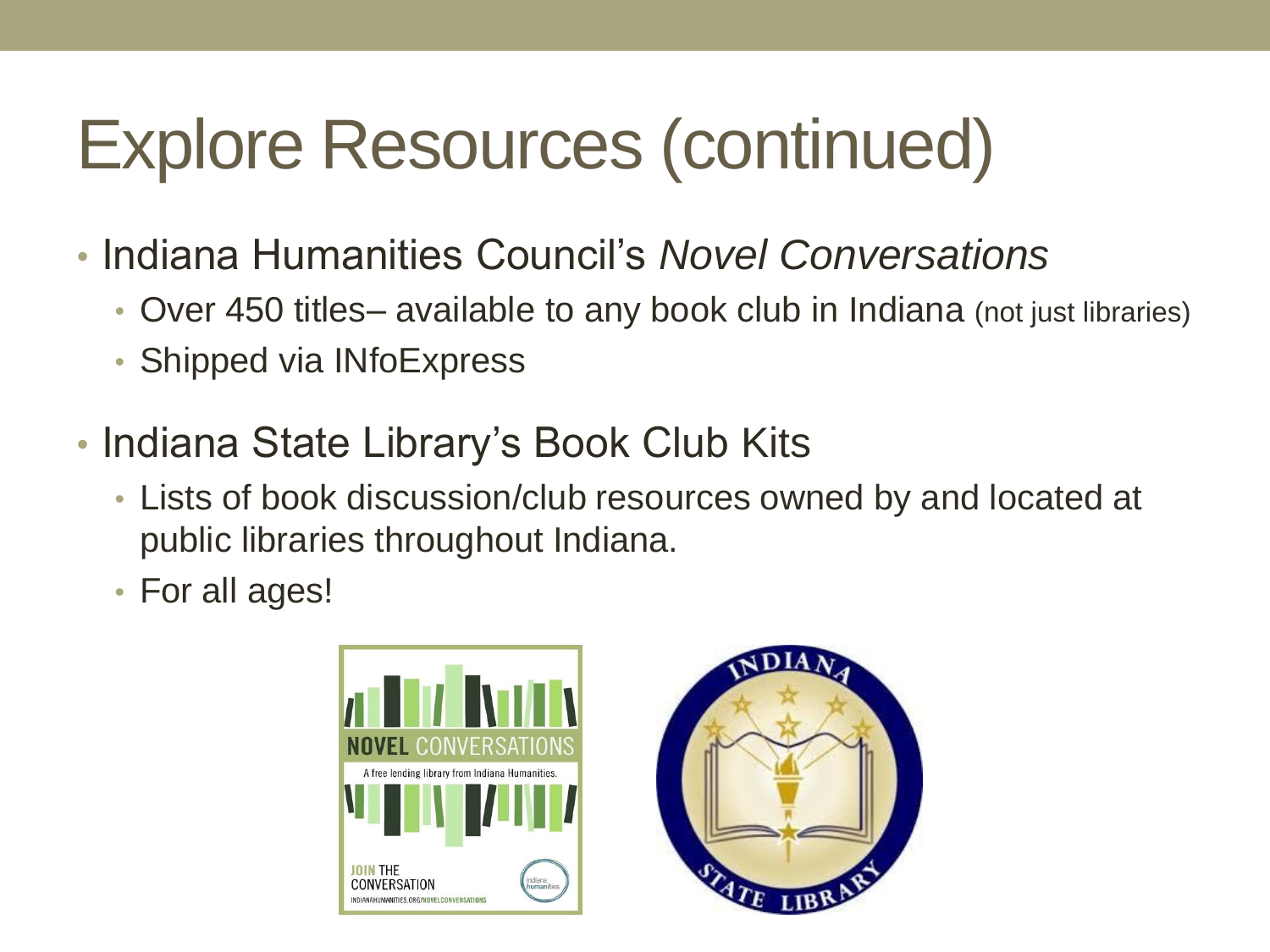### Take the Plunge

- Pick a date & get it on the event calendar
- Send invites to those who completed survey
- Pick a book to hand out at the first meeting • Pick something relatively "mild" to start out with
- Provide nametags & refreshments!



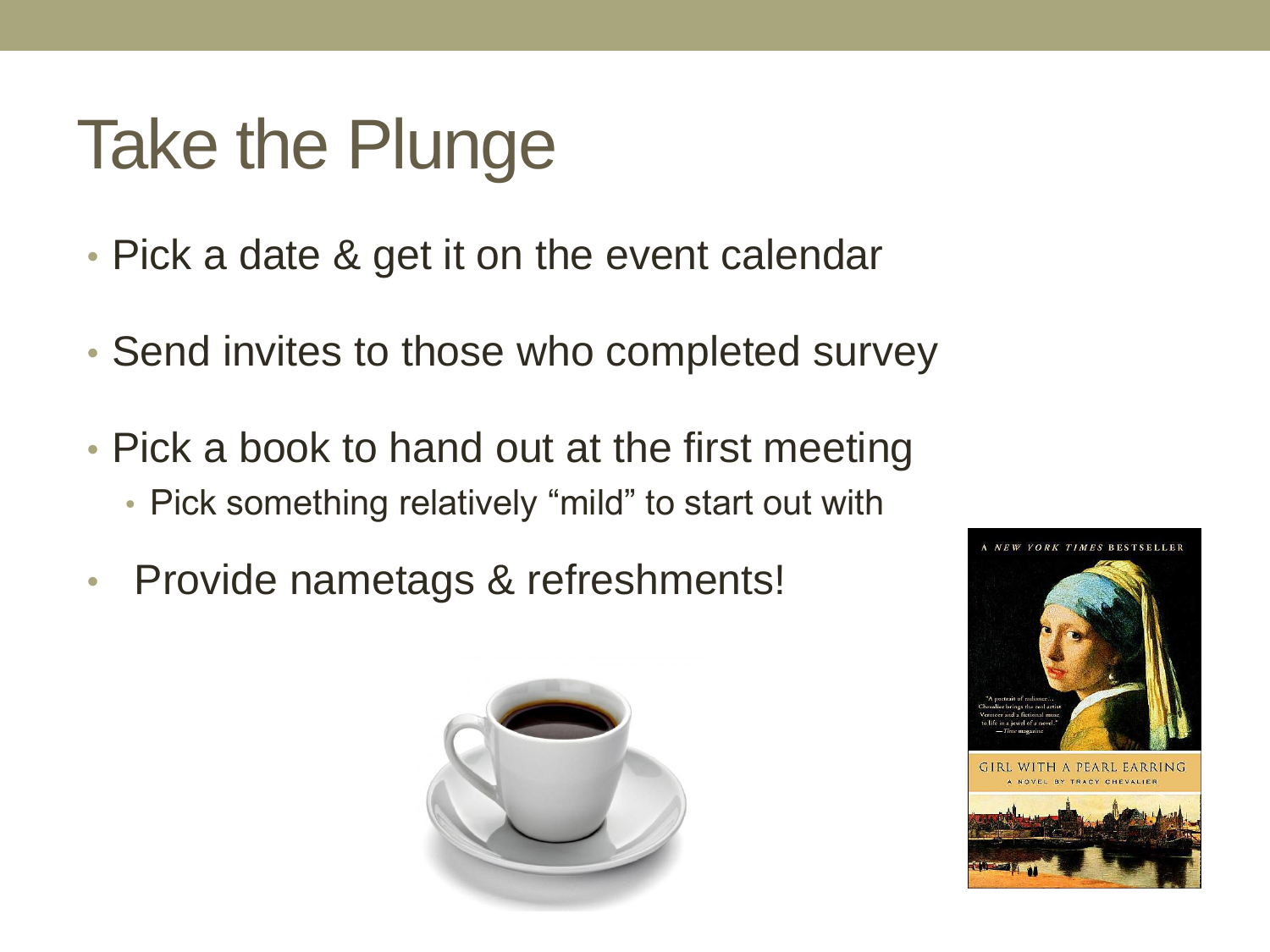### MCPL's Adult Book Club

- Started in 2010— now has over 20 members
- Informal "Book Chat" format
- Low pressure, "come when you can"
- Annual "Bookaversary" dinner
- Other Gatherings/Programs
- T-shirts!

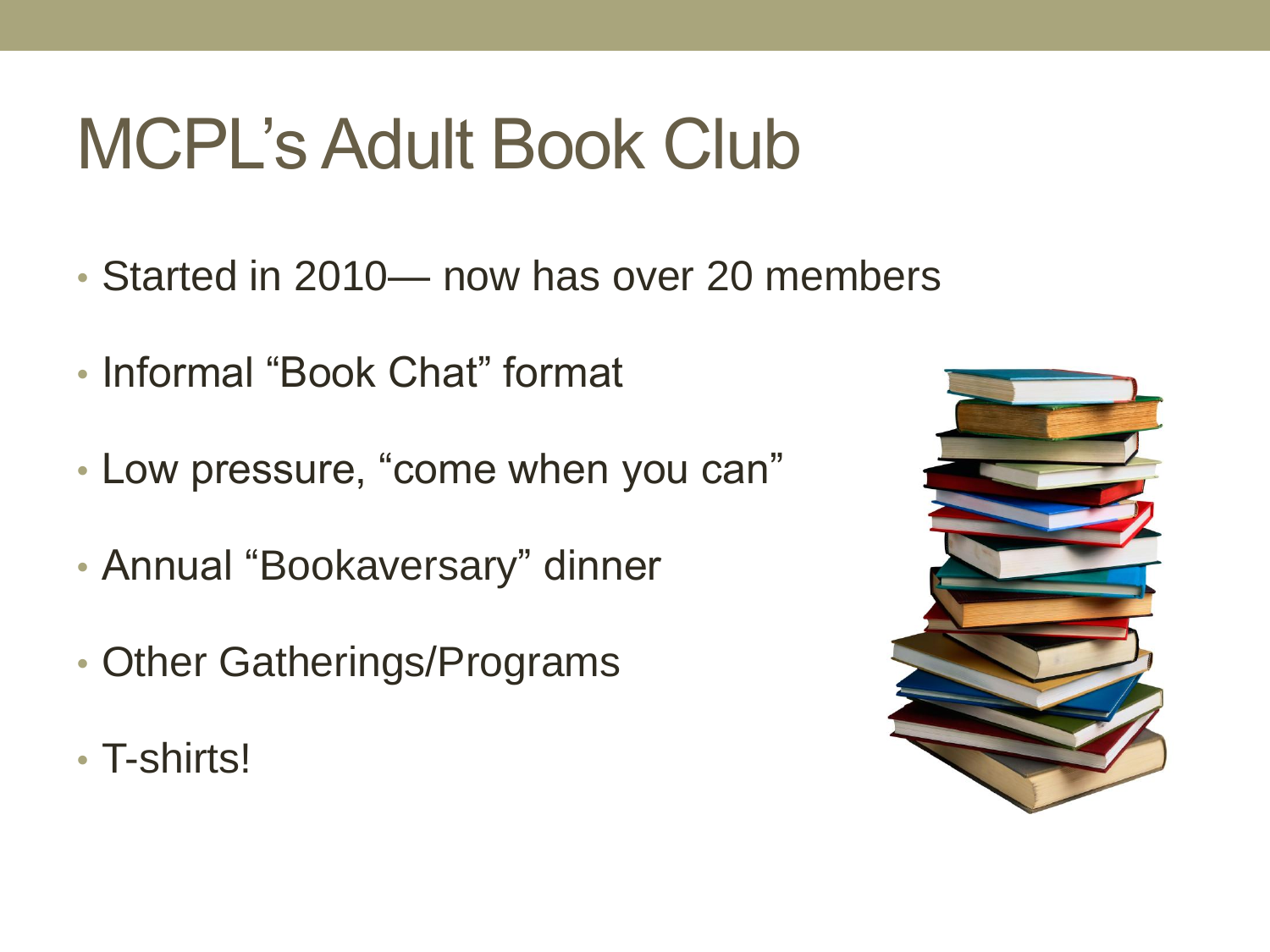

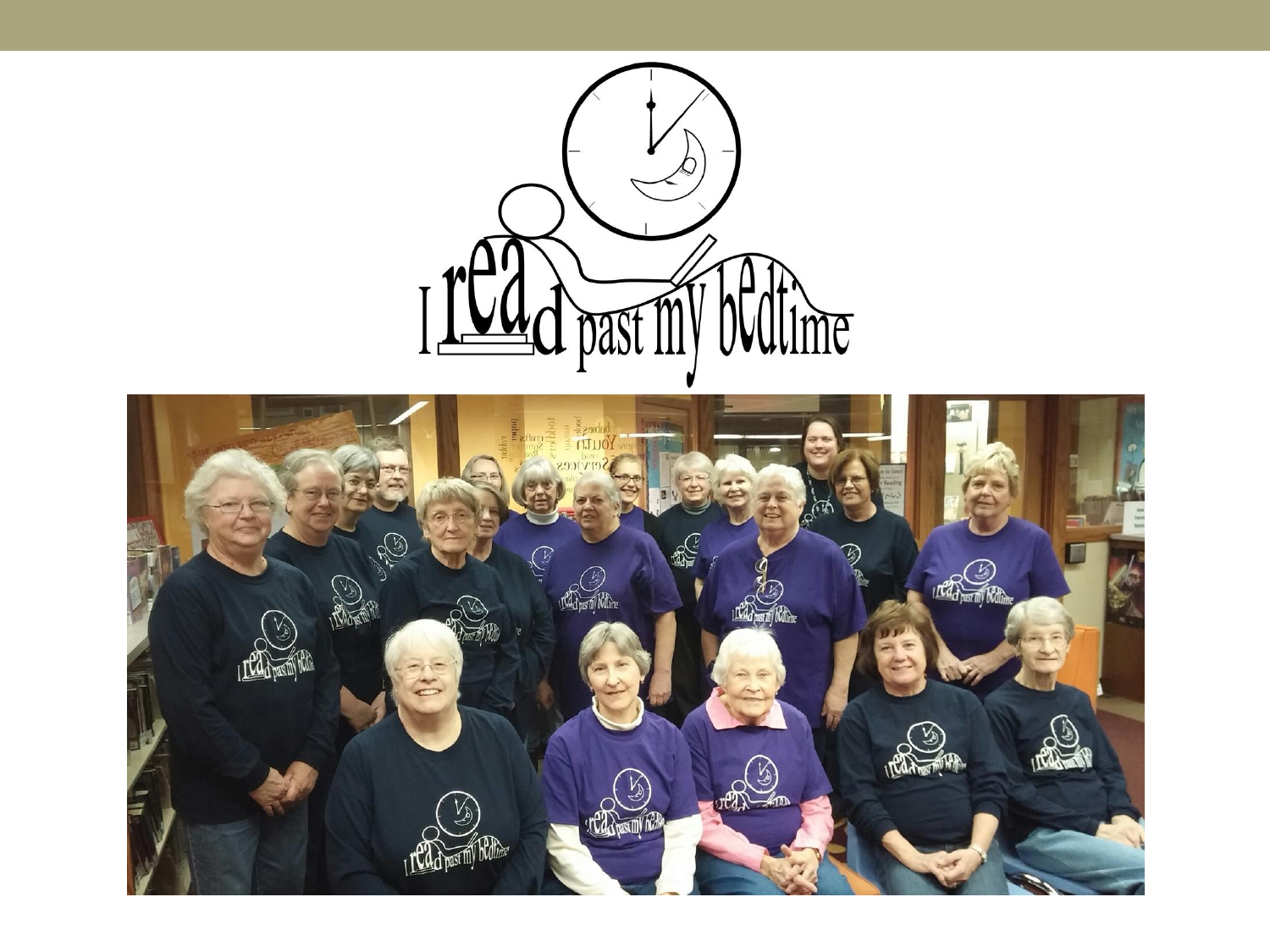### SHCPL's Teen Book Club

- Started in June 2010
- Informal "Book Chat" format
- Low pressure, "come when you can"
- 8-10 regular attendees
- Meet the first Friday of every month at the local bookstore's coffee shop, which is called The Bookmark.

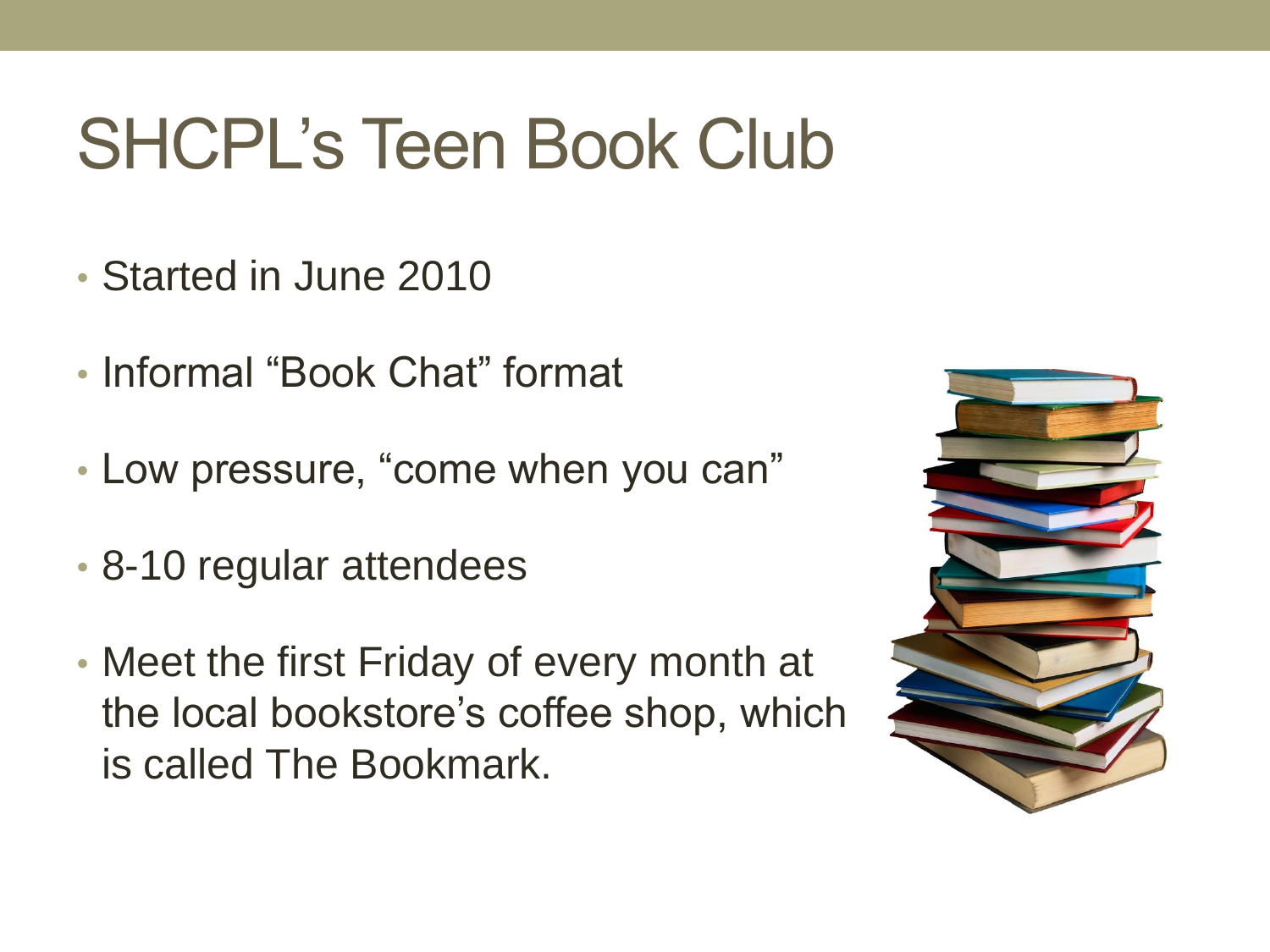#### Grounds for Discussion



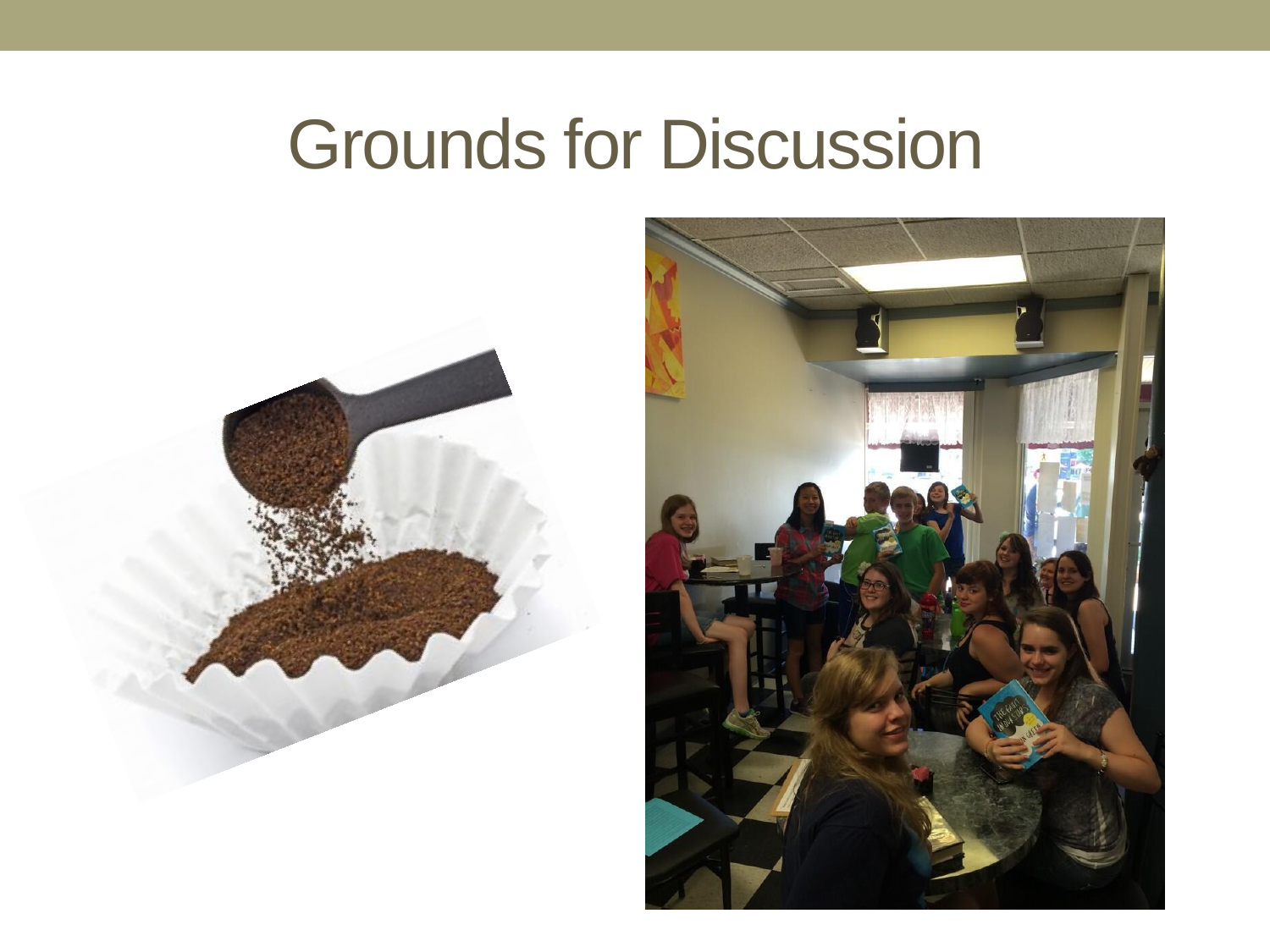# SHCPL's Mighty Girl's Book Club

- Starting April 7, 2015
- Informal "Book Chat" format
- Low pressure, "come when you can"
- For middle school girls
- Read books featuring strong female characters.



- Inspired by the amightygirl.com/book-club website
- Will meet at the library once a month.
- Meetings will include a craft or activity based on the book as well.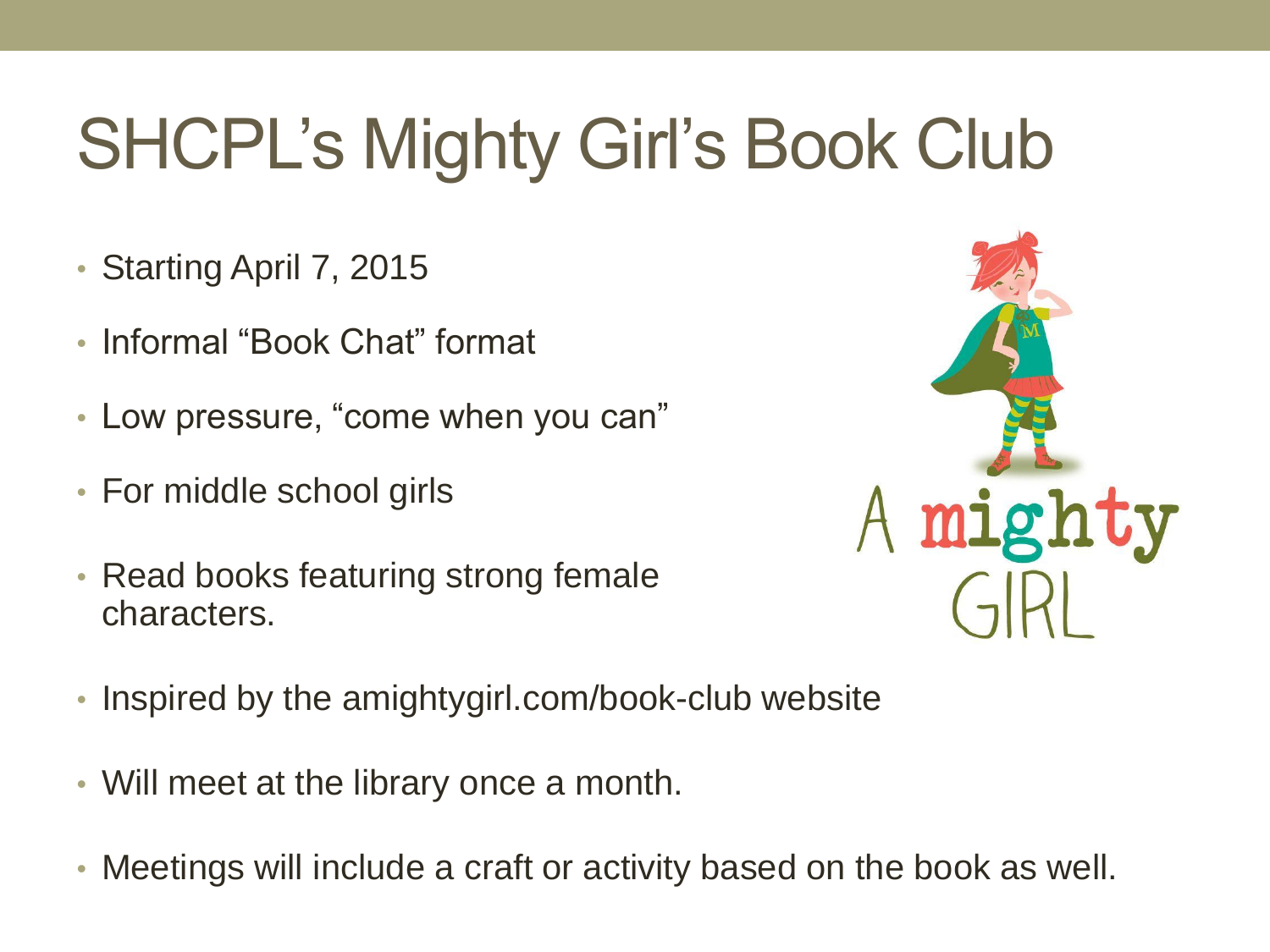#### SHCPL's Upper Elementary Book Club

#### • Starting April 2015

- Geared toward  $4<sup>th</sup>$ ,  $5<sup>th</sup>$ , &  $6<sup>th</sup>$  graders
- The first meeting will be an informal meet & greet, featuring a craft/activity of some sort and hopefully refreshments.
- They'll be able to pick up the first book and know when to come back for the next meeting.



• The meetings will have some informal book chat as well as some sort of craft or activity to go along with it.